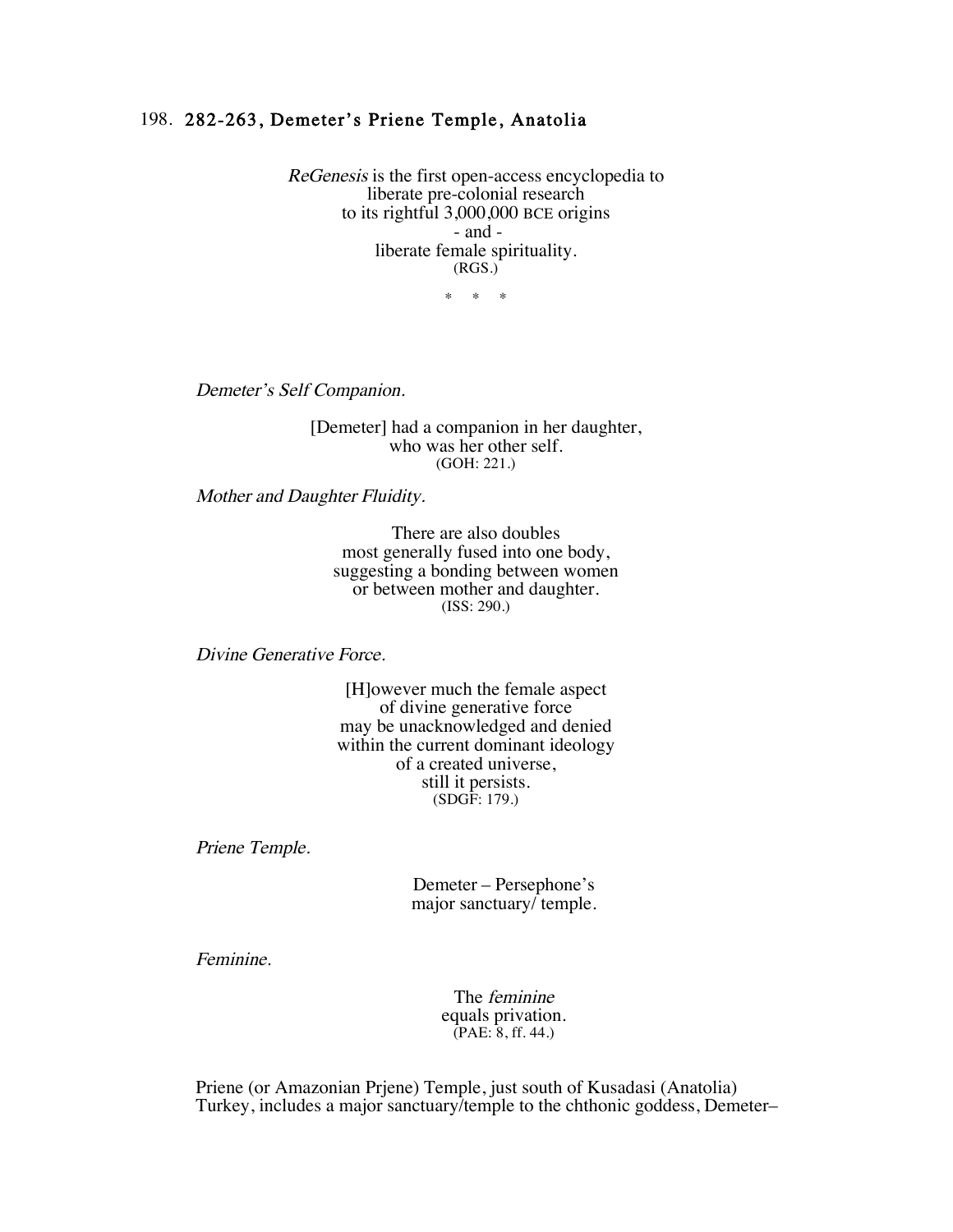Persephone. This temple was called *Megara*, possibly from the root of the Semitic, Hebrew, and Greek word for cave. In classical Greek, Megaron was the inner room in the temple, similar to a pit room. Bernard Dietrich suggests that these inner subterranean sanctuary rooms were dedicated to Demeter and used for the celebration of on–going Eleusinian mysteries of underworld purification rites of death and renewal. Priene, as well as Cnidus, are but two examples of temples that maintained inner subterranean areas. (TIGR: 37-38.) In addition to the celebration of death and renewal, a further consideration is that Demeter was celebrated as the lawgiver, Thesmophoros. (RC: 233.)

Although the disappearing vegetation goddesses Demeter – Persephone/Kore were never fully integrated into the Olympian pantheon, the Eleusinian mysteries are profoundly significant and continued into the classical era and beyond. (MHE: 177) \* Thealogian Rachel Pollack suggests that the Eleusinian Mysteries speak to "our very deep sense of the world as composed of isolated fragments, each one of them seemingly alone, and yet all of them, all of us, connected at some fundamental level." (BOG: 1-10; GAN: 107, n. 77.)

\* For a contemporary mother/daughter discussion including the Mysteries, Adrienne Rich says that even though both Jung and Neumann have done much to bring into focus the role of feminine in culture, they are "primarily concerned with integrating the *feminine* into the masculine psyche." (MHE: 259; OWB: 95, 218-255, 237-40.) (According to Sissa in "Sexual Philosophies of Plato and Aristotle" (SPPA: 61-62), "the feminine equals privation." (PAE: 8, ff. 44.))

The Homeric Hymn to Demeter was composed in the archaic period: although the exact date of the Demeter – Persephone/Kore rites, mysteries, and myths can vary, 650 BCE is most likely (MHE: 262.) \* The rites were performed primarily by women (MHE: 151) in which plant life and vegetation cycles were central and may recall earlier, woman – based prehistoric traditions and ritual practices. (MHE: 177.) \* The Bronze Age is a dating consideration. (MHE: 151.)

## In Prehistoric Roots of Romanian and Southeast European Traditions, Adrian Poruciuc adds further dating possibilities.

Eleusis appears to have been connected not only with an archaic Mother/ Daughter pair, such as Demeter and Persephone, but also with an archaic type of shrine. We can surmise this because the oldest sanctuary on the site to remain visible was dated c. 1500 BC. The mysteries were apparently celebrated there at this early time (PRR 41-42). (PRR: 41-42, 51-61.)

According to Goodison's rendering, the Mystery Religion is central to the Old European narratives.

This [Homeric] story is one of the most important early myths and was to survive until the classical era at the center of the popular mystery cult [culture] known as the Eleusinian Mystery. The origin of this mystery religion is debated, but it does have Bronze Age parallels. In the story, Persephone is picking flowers when Hades, god of the Dead, snatches her in his chariot and takes her down to the underworld. Her mother Demeter's desperate grief causes the earth to become barren (winter) so that Hades is obliged to let Persephone return (spring), but only after she has eaten a pomegranate which will ensure her return to the underworld for three months each year. The story is closely linked with the cycle of vegetation, and the strength of the relationship between the two women (Fig. 221) recalls the female pairs common in Bronze Age art. In (Fig. 240), the archaeologist Coldstream (DIAA: 10) sees a Persephone in the House of the Dead, while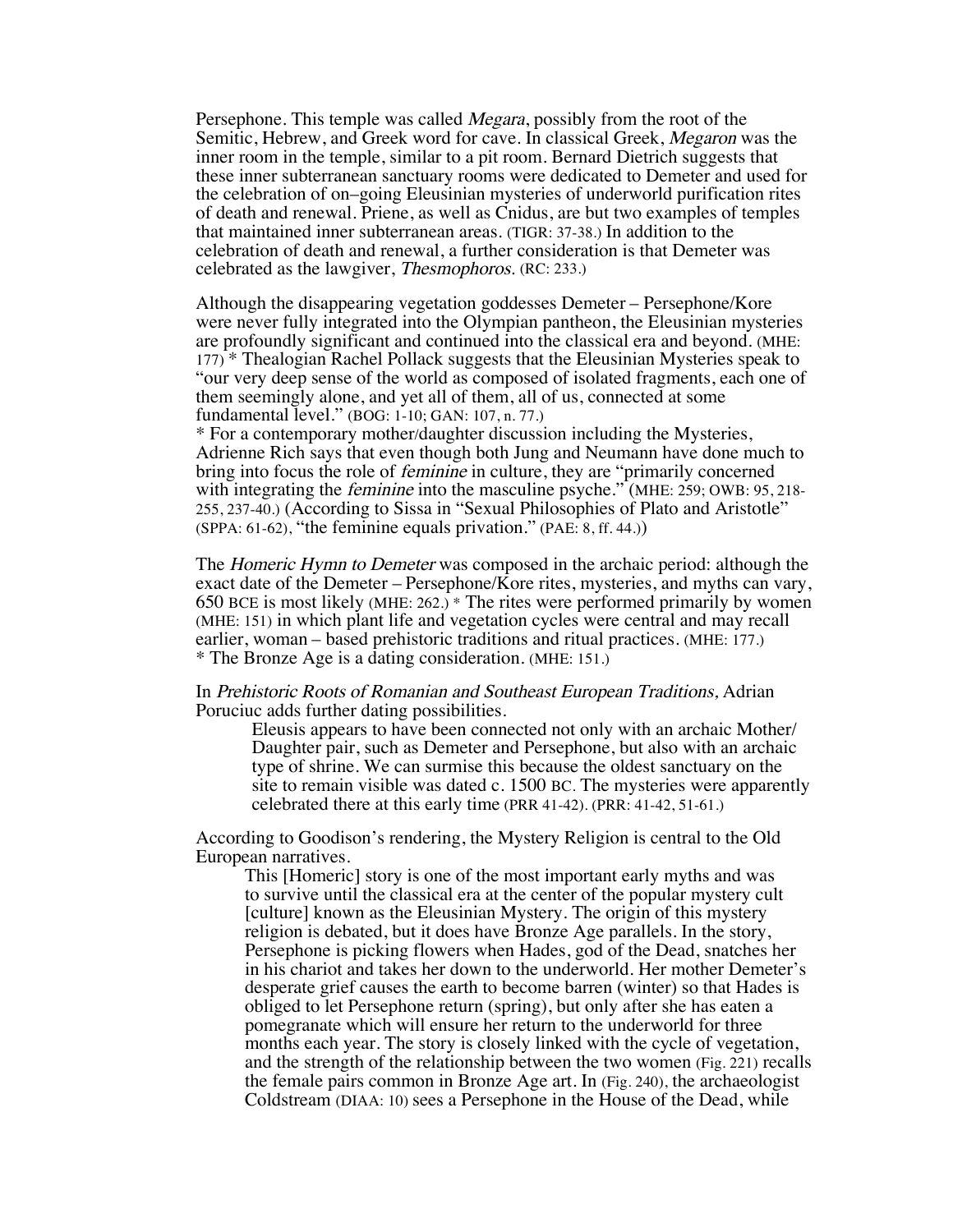on the roof farmers await her re–emergence in the spring (Deities in Aegean Art). The parallel between Persephone as a disappearing vegetation goddess and those female figures we saw departing with vegetation by boat on Bronze Age seals (like Fig. 136-40) might also suggest that this story grows out of older traditions of fertility cult [culture]. We can see two main differences in the way she disappears: the boat is replaced by the chariot, and, whereas the Bronze Age females left of their own accord, Persephone is kidnapped by a male god (MHE: 151-152).

In addition to various hermeneutical interpretations and translations of the Demeter – Persephone/Kore meta – narrative, suggest a further consideration of the Persephone/Kore's journey as Demeter's reconciliation with her pubescent virgin self. Koure (Homeric dialect) or Kore (Attica) is an initiatory stage, parthenos, coming of age, virginitas of a young girl, who sometimes was bynamed (known as) Persephone. These linguistics therefore support "the myth of Persephone's abduction was nothing more than an account of archaic Greek initiation of women." (TRP: 224.)

Demetres is a name sometimes given to Demeter and Persephone/Kore that not only 'stresses the oneness of their divinity' but also can make it difficult to tell mother and daughter apart, illustrating an archetypal mother/daughter bond. (BGH: 94.) "The two images represent one goddess in two guises, her older and younger aspects." In the winter, they are separated but come the spring they are once again reunited. (TLG: 161.) These "Eleusinian Mysteries prominently reflect Old European beliefs: the Zoe, the 'life force' suffers no interruption and permeates all things." (TLG: 161.) It is this  $Zoe$  (soul) model, this life ritual, this annual spring enactment that brought comfort to the initiates in the "knowledge of eternal life gained through the mystery." (DTG: 99.) (WIM: 81-82.) According to Agha–Jaffar's interpretation, "Demeter may have lost her little girl, but she has apparently gained a friend, a soul mate, and a sister." (DPL: 55.)

In Phrygia on the island of Samothrace, a similar mother goddess (Anieros) and daughter (Axiocersa) were/was also a double earth goddess. (Samothrace is of special significance here as the Samothrace Cabiric Mysteries were second only to the Eleusinian Mysteries.)

[Anieros and Axiocersa] were doubles of each other: the young earth of the springtime and the mature earth of autumn; the young woman of promise and the fulfilled matron. Their religion was the ancient one of Asia Minor, based on the divinity of the female body, which was seen as a microcosm of the forces of life, growth, death, and rebirth (BGH: 24).

Contemporary Demeter – Persephone/Kore stages might include birth, virgin, generatrix (SDGF: 179), \* matron, re–genesis, oracle, death and re–enactment. Suggest that related mystery rites include puberty, menstruation, ovulation, deflowerment, pregnancy, lactation, matrix, menopause, wisdom and re-birth. \* C. Christ advances a further consideration to the above.

Goddess as Giver of Life is more accurately called Creatress, since she gives birth to plants and animals as well as human children. The connection of creation with mothering is 'not so much the power to give birth … but the power to make, to create, to transform' (ROG: 91; SHR: 29).

Creatress Goddess as Giver of Life affirms Gaia's endurance throughout the centuries. The embodied practice of Gaian Spirituality as a nested energy is the restoration of the great creator mother goddess and she is alive! A Unity of Be-ing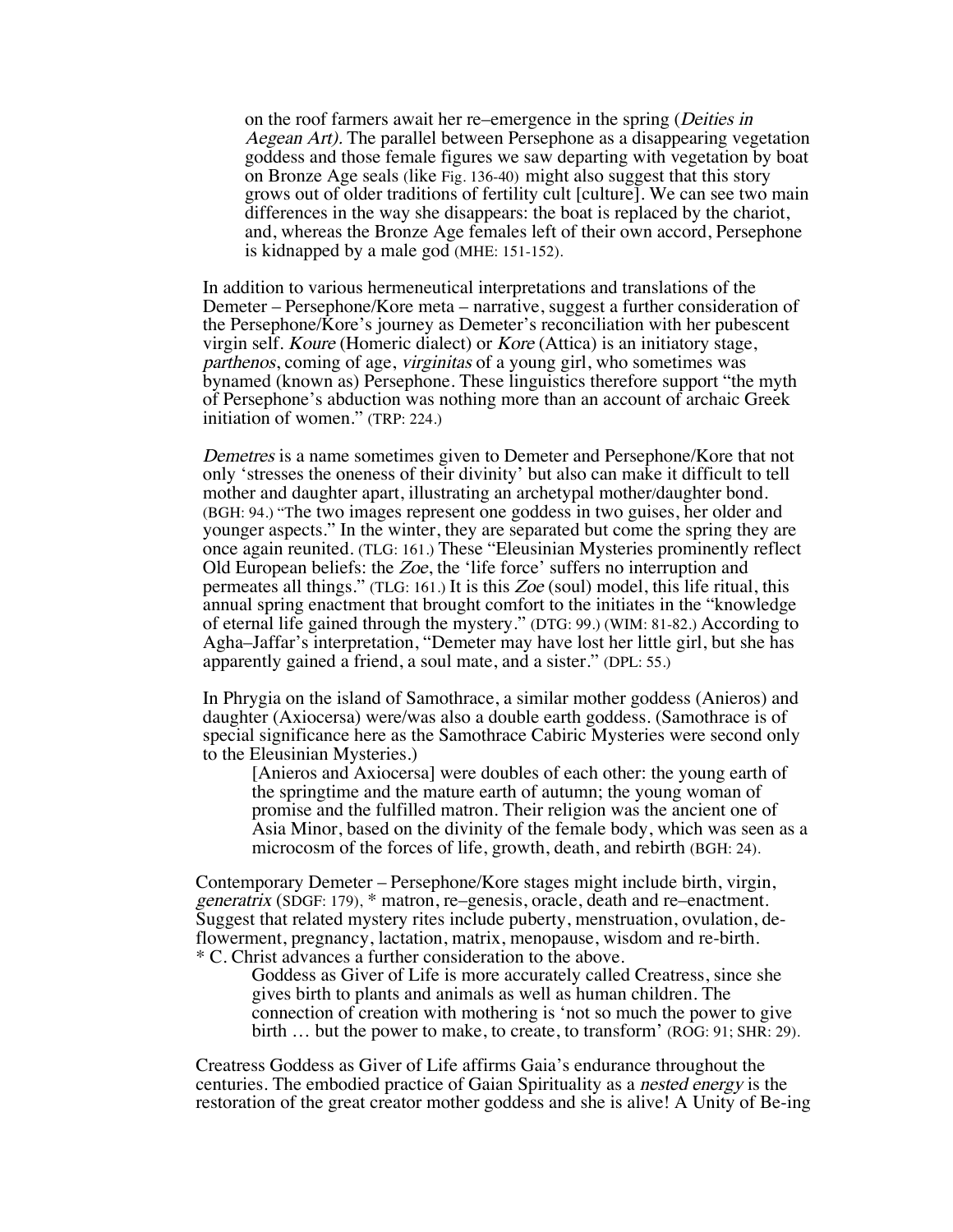in an Earth-Universe-Cosmogenesis. (PGS: 31-52.) Cosmogenesis, according to Thomas Berry, is "the omnipresent creative dynamic essential to all structure and form in the Universe." (PGS: 37.)

Lincoln reminds us that of all the mystery rites, "Kore's defloration changes her utterly." (TRP: 228.)

[W]ith her virginity lost, Kore's name, which literally means 'the maiden' becomes meaningless, and thus she takes on a new name to replace it: Persephone (229). … The initiation of Persephone is truly a cosmic event in the fullest sense. If ever a Greek woman assumed the role of the goddess at Eleusis or elsewhere, it was no personal ceremony, but a matter that affected the entire universe (235).

Further Demeter research: 7000-3500 (1450), Old Europe; 4000, Nile Bird Goddess, Egypt; 2000, Indo-European Tribes; 1100-800, Mediterranean Dark Ages; 630-620, Goddess Kore, Izmir Turkey; 575, Acropolis and Sanctuary of Demeter Malophoros, Selinus Sicily; 528, Agrigento, Sicily; 500, Greek Mysteries; and 200, Greece and Pergamon, Anatolia. (RGS.) (Also see RG: 37-48 CE, Mary and Pagan Goddesses.)

Further research about subsumed female – identified shrines: 12,000, Pamukkale/Hierapolis, Anatolia (Central Turkey); 1290-1223, Abu Simbel, Egypt; and 700-550, Apollo at Delphi and Didymaion. (RGS.)

Further CE research about earlier Pagan shrines replaced with Christian churches: 324, St. Peter's Basilica Built Over Pagan Site, Rome; 326-1243, Byzantine Period and Constantine The Great; 410, Cybele and Fall of Rome; 432-440, Santa Maria Maggiore Church Built Over Pagan Site;  $12<sup>th</sup>$  and  $13<sup>th</sup>$  Centuries, Cult of the Virgin Mary; 1280, Catholic Church Built Over Pagan Sanctuary, Rome; and 1870, Lyon's Basilica Built Over Cybele's Pagan Temple. (RG.)

Further Anatolian plus Hittite research: 7250-6150, Çatal Hüyük, Anatolia (Central Turkey); 7100-6300, Cathedra Goddess of the Beasts, Çatal Hüyük, Anatolia; 7040-3500, Hacilar, Anatolia; 4400-2500, Kurgan Invasions Bring Catastrophic Destruction to Old Europe; 4000, Alaca Hüyük, Anatolia; 3500, Anatolia, Arinna, and Other Goddesses; 3000, Founding of Troy; 3000-2000, Anatolia, Kubaba and the Hittites; 2500, Troy, Anatolia; 2000, Anatolia; 2000, Indo-European Tribes; 1790-1700, Goddess of Kultepe, Anatolia; 1450-1260, Hattusa and Yazilikaya, Anatolia; 1400, Cybele and Buyukkale-Bogazkoy, Anatolia; 1320, Palestine - Assyria - Exodus of Hebrews from Egypt; 1260, Hittites, Anatolia; 1200, Perge, Anatolia; 1200-1000, Phrygians in Anatolia: 1184, Hittites and Trojan War, c. 1200; 1100-800, Mediterranean Dark Ages; 1050-850, Kubaba and Kubat, Anatolia; 750-650, Cybele and King Midas, Anatolia; 650- 550, Anatolia; 630-620, Goddess Kore, Izmir Turkey; 588-587, Cybele's Dedication, Rome; 585-300, Lydia Replaces Phrygia, Anatolia; 204, Cybele to Rome; 200, The Great Cybele: Magna Mater at Santoni Sicily; and 200, Greece and Pergamon, Anatolia. (RGS.) (For CE entries see: 324, St. Peter's Basilica; 432- 440, Santa Maria Maggiore; 410, Cybele and Fall of Rome; 1207-1273, Rumi and Mother; and 1870, Lyon's Basilica Built Over Cybele's Pagan Temple.) (RG.)

Further underworld/labyrinthine descent (Greek, katabasis) research: \* 30,000, Labyrinths, Spirals, and Meanders; 4000, Sumer, Mesopotamia and Mythologems; 1750, Hammurabian Dynasty, Babylon, Ishtar, and Inanna; 1750, Ishtar; 630-620, Goddess Kore, Izmir Turkey; 528, Agrigento, Sicily; 500, Greek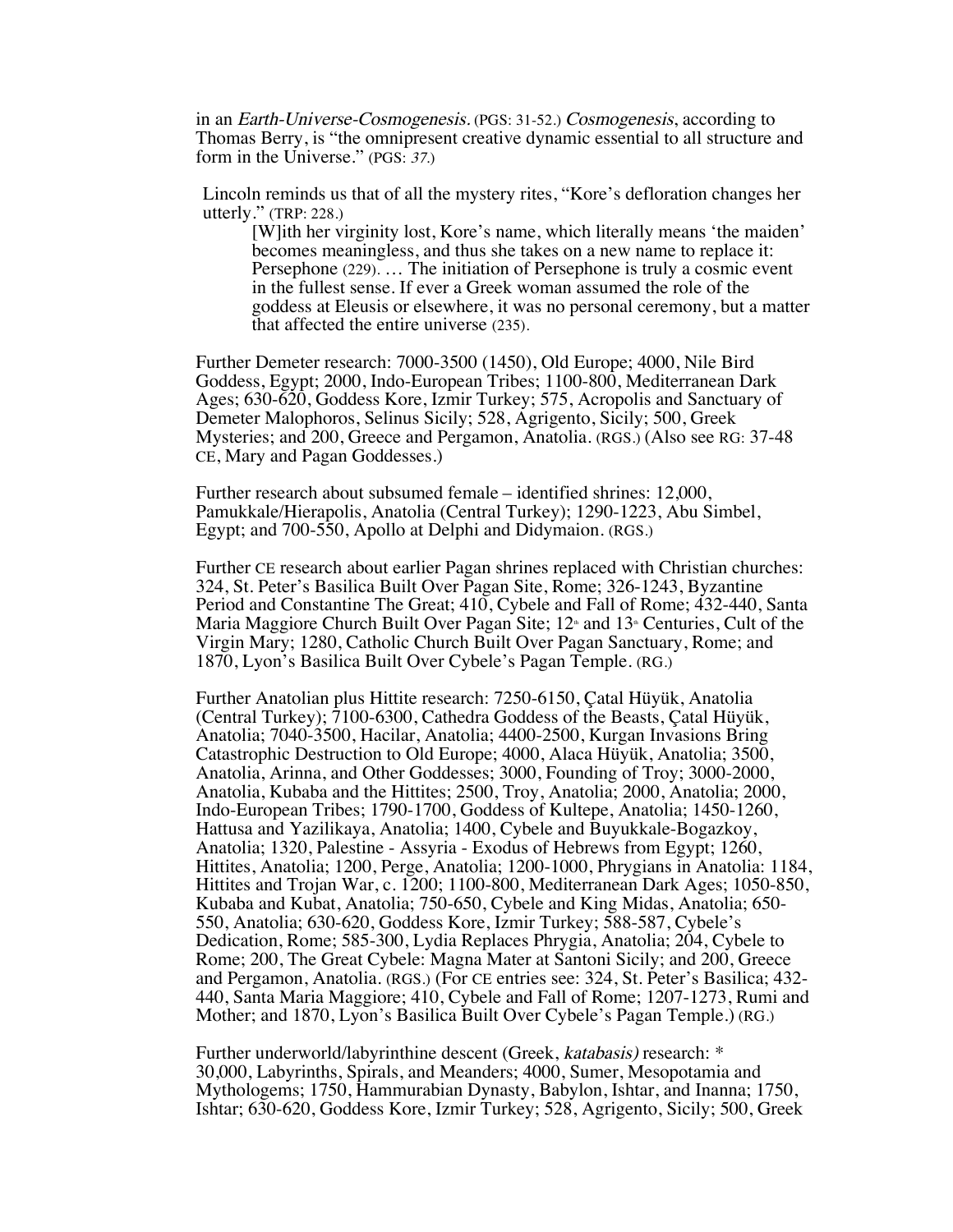Mysteries; and 200, Greece and Pergamon, Anatolia. \* ( RGS.) \* For the matrix of descent and re–turned deities see RG: 37-48 CE, Mary and Pagan Goddesses. (Further research on the Pergamon mystery rites is pending, including the nearby Myrina temple affiliated with early Amazons of possibly Scythian origins from Colchis.)

Keyword suggestions for further research about possible cities founded by Amazons, include: Smyrna (Izmir); Ephesus; Cyme (Side); Gryneium; Prjene (Priene); Pitane (Western Anatolia); Mytilene (Lesbos); Troy; Samothrace; plus, Pergamum (Pergamon).

Further Priene research and surrounding temple sites:

Bayhan, Suzan. Priene, Miletus, Didyma. Matbaasi Turkey: Keskin Color Kartpostalcilik, 1994. (PMD.)

Ferla, Kleopatra, Fritz Graf, and Athanasios Sideris. Priene. "Hellenic Studies" 5. Athens: Foundation of the Hellenic World, 2005. (P 2.)

Rumscheid, Frank, and Wolf Koenigs. Priene: A Guide to the 'Pompeii of Asia Minor.' Turkey: Ege Yayınları, 1999. (PAG.)

Schroeder, Fred E. H., Ed. 5000 Years of Popular Culture: Popular Culture Before Printing. Bowling Green, OH: Bowling Green University Popular Press, 1980. 82-86. (FYPC.)

Further research on Demeter – Persephone/Kore mystery sites, rites, and rituals:

- Agha-Jaffar, Tamara. Demeter and Persephone: Lessons from a Myth. Jefferson, NC: McFarland, 2002. (DPL.)
- Benko, Stephen. The Virgin Goddess: Studies in the Pagan and Christian Roots of Mariology. Leiden, Netherlands: E. J. Brill, 1993. 174-175. (TVG.)
- Bernal, Martin. Black Athena: The Afroasiatic Roots of Classical Civilization. London, England: Free Association Books, 1987.69- 73. (BA.)
- Burkert, Walter. Ancient Mystery Cults. Cambridge, MA: Harvard University Press, 1987. (AMC.)
- Cichon, Joan. "Demeter and the Eleusinian Mysteries: Ancient Origins and Modern Impact." Myths Shattered and Restored. Ed. Marion Dumont and Gayatri Devi. USA: Women and Myth Press: 2016. 218-262. (DEM.)
- Curran, L. C. "Rape and Rape Victims in the Metamorphoses." Arethusa 11.1-2 (1978): 213-241. (RPV.)

Coldstream, J. N. Deities in Aegean Art: Before and after the Dark Age. Bedford College, Bedford, England: University of London, 1977. (DIAA.)

- Connelly, Joan Breton. Portrait of a Priestess: Women and Ritual in Ancient Greece. Princeton NJ: Princeton University Press, 2007. (PP.)
- D'Alviella, Count Goblet. The Migration of Symbols. 1894. New York, NY: New York University Press, 1956. (TMS.)
- \_\_\_\_\_. The Mysteries of Eleusis: The Secret Rites and Rituals of the Classical and Greek Mystery Tradition. London, England: Aquarian Press, 1981. (MOE.)
- Gadon, Elinor W. The Once & Future Goddess: A Symbol of Our Time. San Francisco, CA: Harper & Row, 1989. 154-157. (OFG.)

Gimbutas, Marija Alseikaite. The Living Goddesses. Supplemented and Ed. by Miriam Robbins Dexter. Berkeley, CA: University of California Press, 1999. Proof copy. (TLG.)

Godwin, Joscelyn. Mystery Religions in the Ancient World. London, England: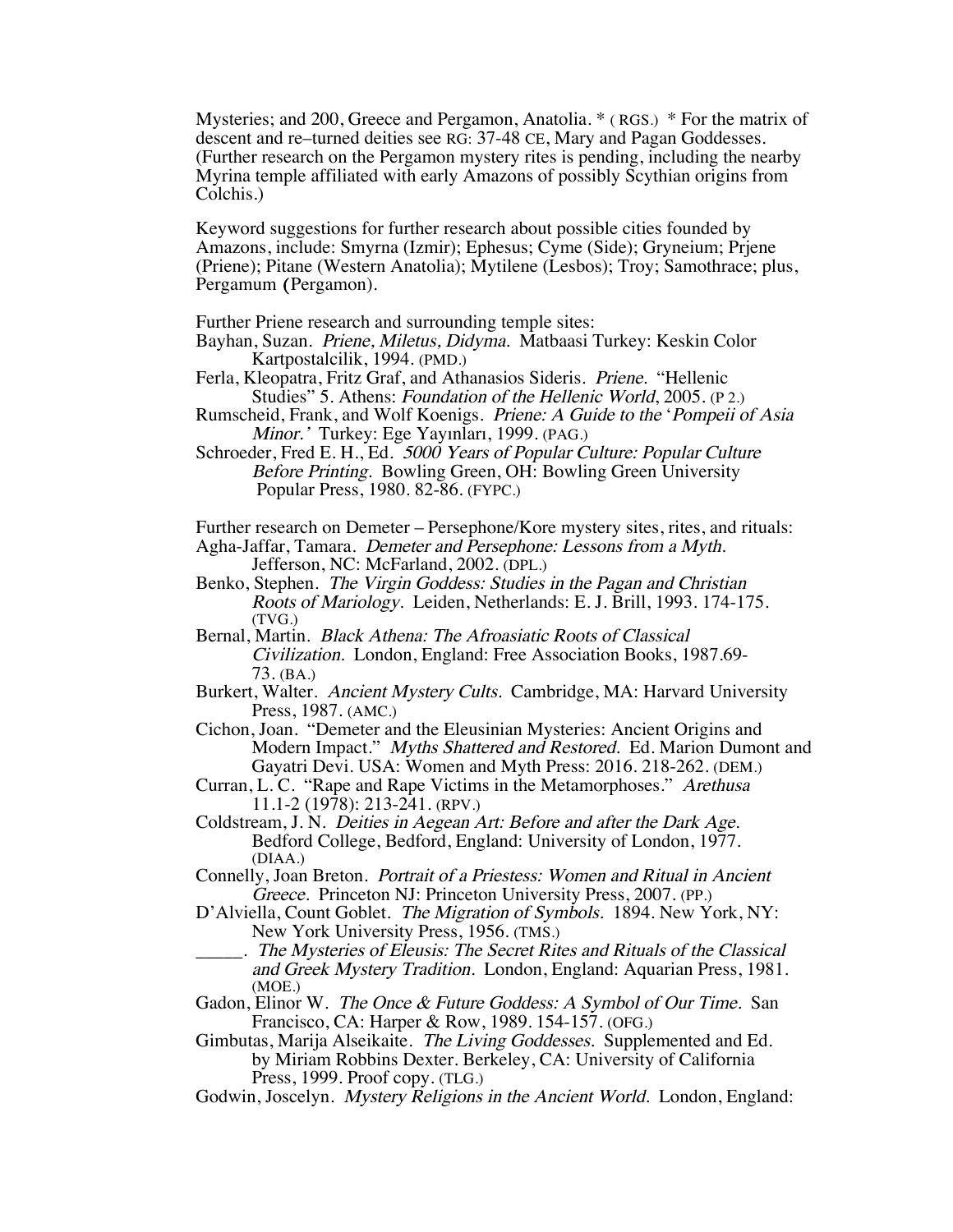Harper and Row, 1981. (MRAW.)

- Harrison, Jane Ellen. Prolegomena to the Study of Greek Religion. 1962. London, England: Merlin Press, 1980. 271-278. (PSGR.)
- Hinds, Stephen. The Metamorphosis of Persephone: Ovid and the Self Conscious Muse. Cambridge [Cambridgeshire], England: Cambridge University Press, 1987. (MOP.)
- Lash, John Lamb. Not in His Image: Gnostic Vision, Sacred Ecology, and the Future of Belief. White River, VT: Chelsea Green Publishing, 2006. (NHI.)
- Lincoln, Bruce. "The Rape of Persephone: A Greek Scenario of Women's Initiation." The Harvard Theological Review 72.3/4 (Jul.-Oct. 1979): 223-235. (TRP.)
	- \_\_\_\_\_. Emerging from the Chrysalis: Studies in Rituals of Women's Initiation. Cambridge, MA: Harvard University Press, 1981. (EFTC.)
- Lubell, Winifred Milius. "Temples of the Great Goddess." Heresies: A Feminist Publication on Art and Politics. (Revised Edition). 2.1, Issue 5 (1982): 32-39. (TGG.)
- Meyer, Marvin W., Ed. The Ancient Mysteries, A Sourcebook; Sacred Texts of the Mystery Religions of the Ancient Mediterranean World. San Francisco, CA: Harper & Row, 1987. (TAM.)
- Noble, Vicki. The Double Goddess: Women Sharing Power. Rochester, VT: Bear and Co., 2003. (DG.)

Poruciuc, Adrian, et al. Prehistoric Roots of Romanian and Southeast European Traditions. Eds. Marler, Joan, and Miriam R. Dexter. Sebastopol, CA: Institute of Archaeomythology, 2010. 51-61. (PRR.)

- Richlin, Amy. "Reading Ovid's Rapes." Arguments with Silence: Writing the History of Roman Women. Ann Arbor, MI: The University of Michigan Press, 2014. 158-179. (ROR.)
- Scully, Vincent. The Earth, The Temple, The Gods. 1962. New Haven, CT: Yale University Press, 1979. (ETG.)
- Willetts, R. F. Cretan Cults and Festivals. New York, NY: Barnes and Noble, 1962. (WCC.)

For contemporary considerations of Demeter/Persephone and rites and rituals: Barrowclough, David A. and Caroline Malone, Eds. "Cult in Context:

- Reconsidering Ritual in Archaeology." Oxford, England: Oxford Books, 2007. (CIC.)
- Bittarello, Maria Beatrice. "Re-crafting the Past: The Complex Relationship between Myth and Ritual in the Contemporary Pagan Reshaping of Eleusis." The Pomegranate 10.2 (2008): 230-255. (RC.)
- Budapest, Zsuzsanna Emese. The Holy Book of Women's Mysteries. Berkeley, CA: Wingbow Press, 1990. (HBW.)
- Christ, Carol P. "Why Women Need the Goddess: Phenomenological, Psychological, and Political Reflections." Womanspirit Rising: A Feminist Reader in Religion. Eds. Carol P. Christ, and Judith Plaskow. San Francisco, CA: Harper & Row, 1979. 71-86. (WWN.)
- Cruikshank, Margaret. Learning to Be Old: Gender, Culture, and Aging. New York: Rowman and Littlefield, 2003. (LBO.)
- Davis, Elizabeth and Carol Leonard. The Women's Wheel of Life: Thirteen Archetypes of Woman at Her Fullest Power. New York, NY: Viking, 1996. (WWL.)
- Dexter, Miriam Robbins and Vicky Noble, Eds. Foremothers of the Women's Spirituality Movement: Elders and Visionaries. Amherst, NY: Teneo Press, 2015. (FFW.)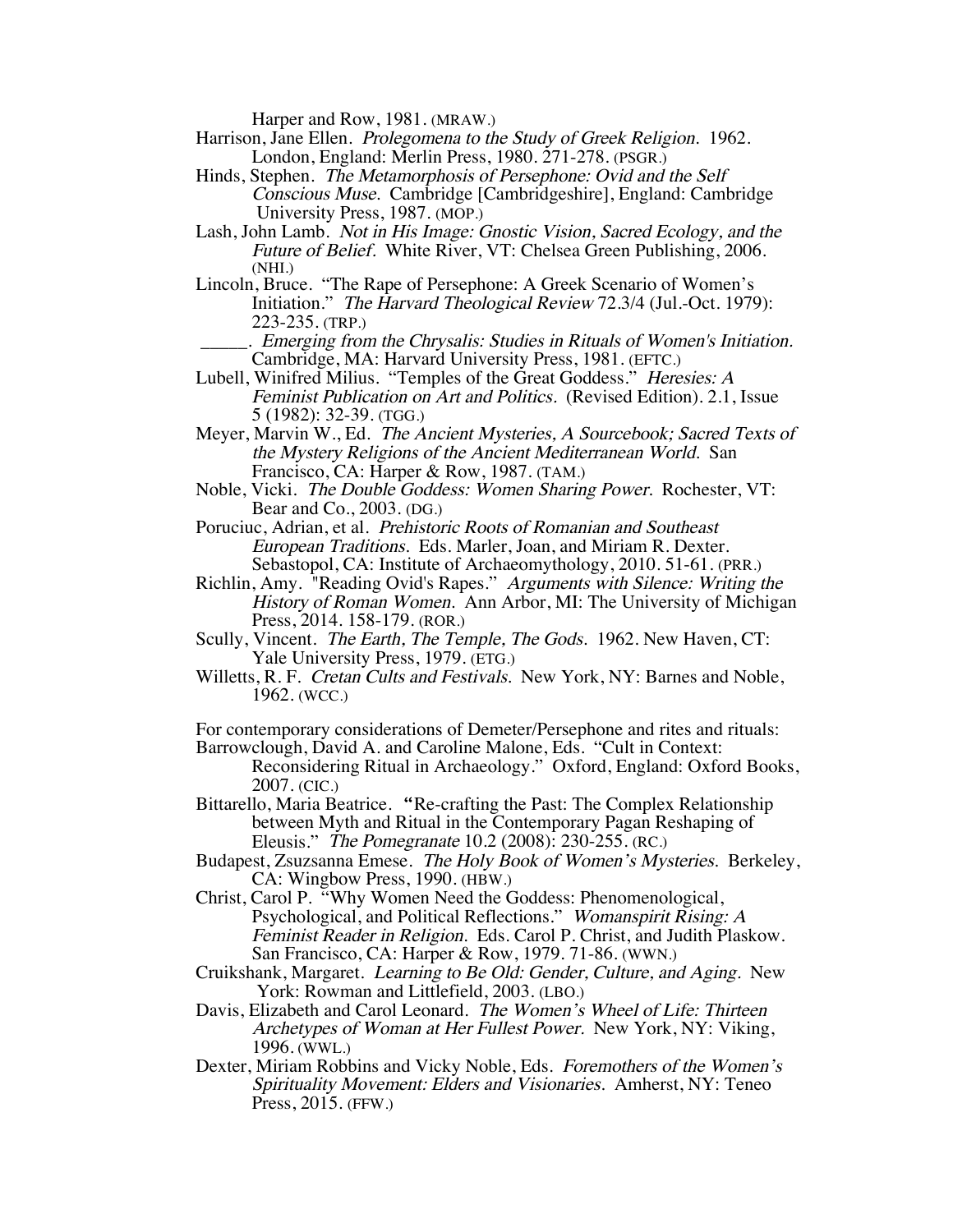- Douglas, Claire. Woman in the Mirror: Analytical Psychology and the Feminine. Boston, MA: Sigo Press, 1990. (WITM.)
- English, Deirdre. "The Mother of Us All." San Francisco Magazine, 7 Nov. 1999. 8-24. (MOU.)
- Franks, Melissa M., et al. "Educational Attainment and Self-Making in Later Life." The Self and Society in Aging Processes. Eds. Carol D. Ryff, and Victor W. Marshall. New York, NY: Springer, 1999. 223-246. (EA.)
- Gadon, Elinor W. The Once & Future Goddess: A Symbol of Our Time. San Francisco, CA: Harper & Row, 1989. 154-157. (OFG.)
- Gullette, Margaret Morganroth. Aged by Culture. Chicago, IL: University of Chicago Press, 2004. (ABC.)
- Levine, Stephen. *Healing Into Life and Death*. Garden City, N.Y: Anchor Press/Doubleday, 1987.
- Lincoln, Bruce. Emerging from the Chrysalis: Studies in Rituals of Women's Initiation. Cambridge MA: Harvard University Press, 1981. (EFTC.)
- Livingstone, Glenys D. The Female Metaphor Virgin, Mother, Crone of the Dynamic Cosmological Unfolding: Her Embodiment in Seasonal Ritual as a Catalyst for Personal and Cultural Change. Thesis (Ph.D.) University of Western Sydney, 2002. (TFM.)
	- . PaGaian Cosmology: Re-inventing Earth-Based Goddess Religion. New York, NY: iUniverse, 2005. (PGS.)
- Rich, Adrienne. Of Woman Born: Motherhood as Experience and Institution. New York, NY: W. W. Norton & Company, 1986. (OWB.)
- Rubin, Lillian B. Women of a Certain Age: The Midlife Search for Self. New York, NY: Harper and Row, 1990. (WCA.)
- . Tangled Lives: Daughters, Mothers, and the Crucible. Boston, MA: Beacon, 2000. (TLD.)
- Thompson, William Irving. Gaia 2: Emergence: The New Science of Becoming. Hudson, NY: Lindisfarne Press, 1991. (GEN.)
	- \_\_\_\_\_. Coming into Being: Artifacts and Texts in the Evolution of
	- Consciousness. New York, NY: St. Martin's Press, 1996. (CIB.)
- Wall, Steve. Wisdom's Daughters: Conversations with Women Elders of Native America. San Francisco, CA: HarperCollins, 1993. (WDC.)
- Washbourn, Penelope. *Becoming Woman: The Quest for Wholeness in Female* Experience. San Francisco, CA: Harper & Row, 1979. (BW.)
- Wasson, R. G., Albert Hofmann, and Carl A. P. Ruck. *The Road to Eleusis:* Unveiling the Secret of the Mysteries. New York, NY: Harcourt, Brace, Jovanovich, 1978. (RTE.)
- Wehr, Demaris S. Jung and Feminism: Liberating Archetypes. Boston, MA: Beacon Press, 1987. (JAF.)
- Woodman, Marion. "Chrysalis: Am I Really?" The Pregnant Virgin: A Process of Psychological Transformation. Toronto, Canada: Inner City Books, 1985. 13-32. (CAIR.)
- Woodward, Kathleen M. Figuring Age: Women, Bodies, Generations (Theories of Contemporary Culture). Bloomington, IN: Indiana University Press, 1999. (FAW.)
- Woolf, Virginia. A Room of One's Own. New York, NY: Fountain Press, 1929. (ROO.)

Contemporary information on earth-inclusive paradigms that complement Gaian natality and 'being-toward-life' (GAN: 127):

Aldridge, Jerry, and Lois M. F. Christensen. Stealing from the Mother: The Marginalization of Women in Education and Psychology from 1900-2010.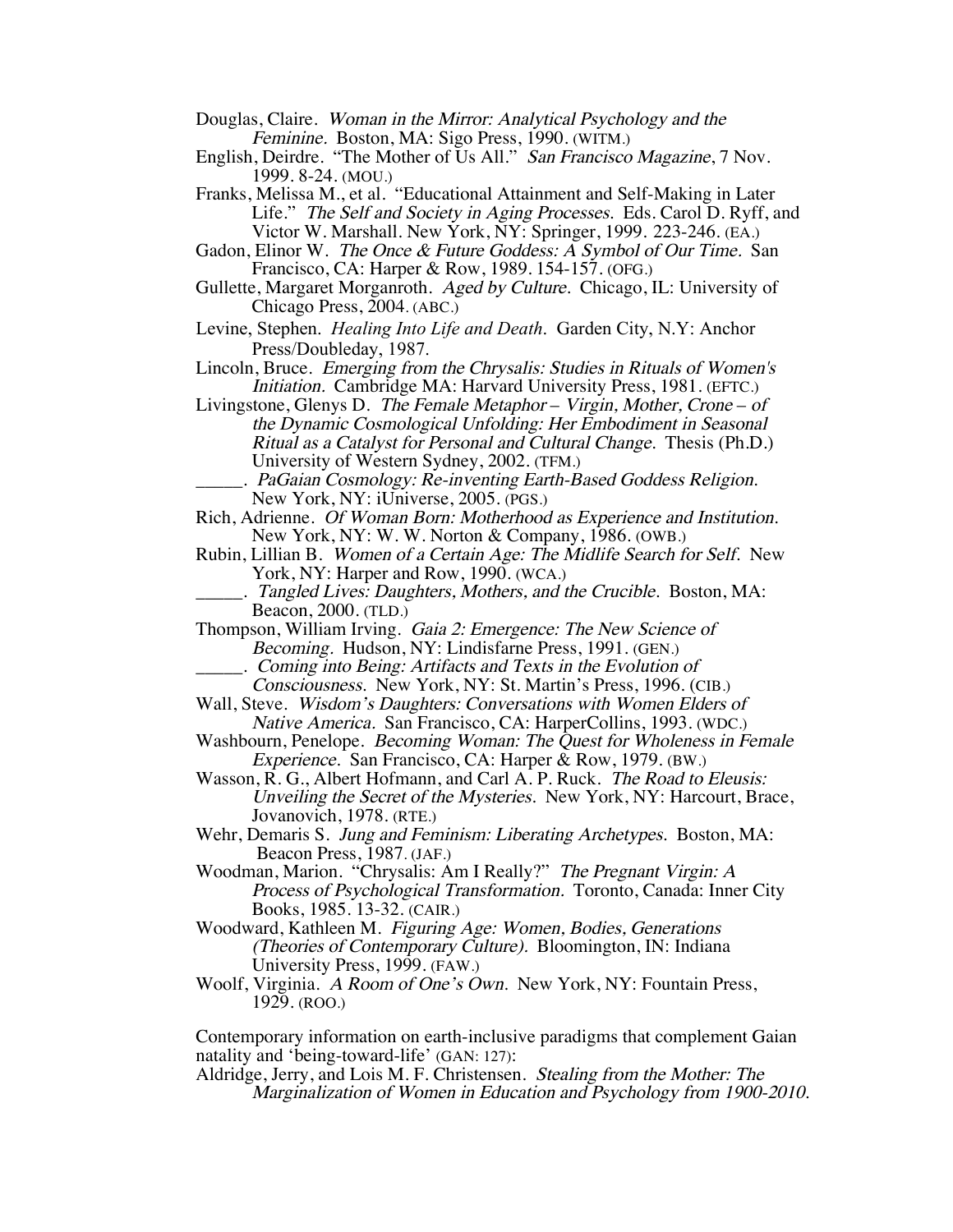Charlotte, NC: Baker and Taylor, 2013. (SFM.)

Atwood, Margaret. The Handmaid's Tale. Oxford, England: Heinemann Educational Publishers/Heinemann New Windmills, 1985. (HMT.)

- Barrett, Ruth. Women's Rites, Women's Mysteries: Intuitive Ritual Creation. Woodbury, MN: Llewellyn Publications, 2007. (WRW.)
- Berkes, Fikret. Sacred Ecology. New York, NY: Routledge, 2008. (SAE.)
- Berry, Thomas. The Dream of the Earth. San Francisco: CA Sierra Club Books, 1988. (DOTE.)

\_\_\_\_\_. "Befriending the Earth: A Theology of Reconciliation Between Humans and the Earth." Mystic, CN: Twenty-Third Publications, 1991. (BTE.)

Buzzell, Linda, and Craig Chalquist. Ecotherapy: Healing with Nature in Mind. San Francisco, CA: Sierra Club Books, 2009. (EHL.)

- Cadman, David. "The Wheel of Life." Resurgence. Issue 170 (May-Jun. 1995): 39. (TWL.)
- Capra, Fritjof. The Tao of Physics. Bungay, Suffolk, England: Fontana, 1981. (TTP.)

. The Turning Point; Science, Society and the Rising Culture. London, England: Wildwood House, 1982. (TTP2.)

- \_\_\_\_\_. The Web of Life: A New Understanding of Living Systems. New York, NY: Anchor, 1996. (WOL.)
- "The Web of Life." Resurgence 178 (Sept.-Oct. 1996): 24-29. (WOL2.)
- Caron, Charlotte. Shifting Horizons: A Study in Feminist Ritual Thealogy. Diss. The Union Institute, 1991. Ann Arbor, MI: ProQuest/UMI, 1991. Publication No. 9214036.) (SHS.) (Includes Saskatchewan Christian Feminist Network.)
	- \_\_\_\_\_. To Make and Make Again: Feminist Ritual Thealogy. New York, NY: Crossroad, 1993. (MMA.)
- Carson, Rachel, Lois Darling, and Louis Darling. Silent Spring. Boston, MA: Houghton Mifflin, 1962. (SIP.)
- Clifford, Anne M. "Feminist Perspectives on Science: Implications for an Ecological Theology of Creation." Journal of Feminist Studies in Religion 8.2 (Fall 1992): 65-90. (PSI.)
- Davis, Elizabeth and Carol Leonard. The Women's Wheel of Life: Thirteen Archetypes of Woman at Her Fullest Power. New York, NY: Viking, 1996. (WWL.)
- de Jonge, Eccy. Spinoza and Deep Ecology: Challenging Traditional Approaches to Environmentalism. Burlington, VT: Ashgate, 2003.  $(SAD.)$
- Emerson, Ralph Waldo and Jaroslav Pelikan. Nature. Boston, MA: Beacon Press, 1985. (NAT.)
- Fiorenza, Elisabeth Schussler. In Memory of Her: A Feminist Theological Reconstruction of Christian Origins. London, England: SCM Press, 1983. (IMOH.)
- Fox, Warwick. Toward a Transpersonal Ecology: Developing New Foundations For Environmentalism. Boston, MA: Shambhala, 1990. (TTE.)
- Fuller, Robert C. Spiritual, But Not Religious: Understanding Unchurched America. New York, NY: Oxford University Press, 2001. Internet resource. (SNR.)
- Gheorghiu, Dragos. *Archaeology Experiences Spirituality?* Cambridge, England: Cambridge Scholars, 2011. (AES)
- Gilroy, Daniel A. G. "The Genesis and Ecology Debate." Memorial University of Newfoundland (Canada), 2001. Ann Arbor, MI, ProQuest. Web. 25 Feb. 2015. (GAE.)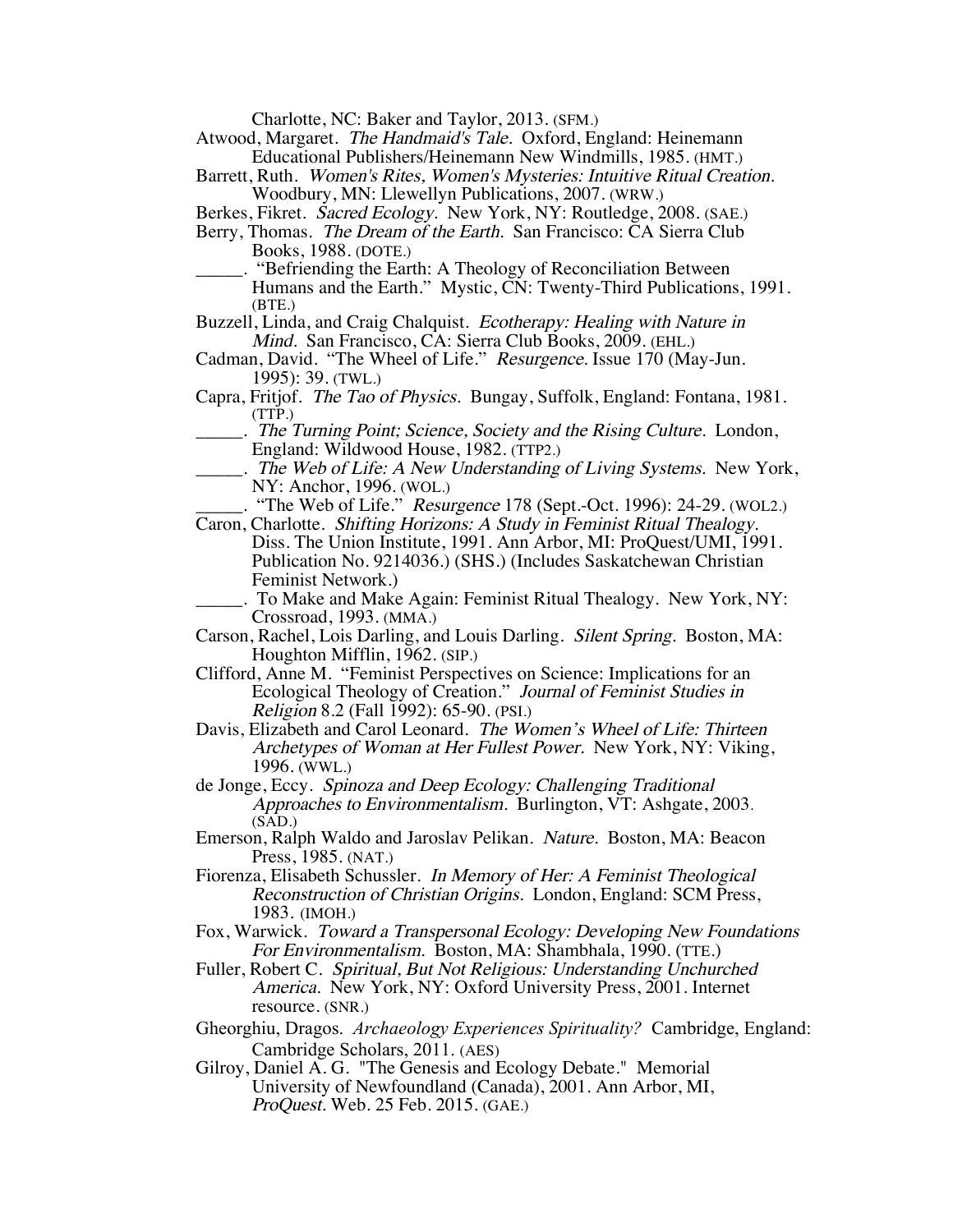- Goodison, Lucy. Moving Heaven and Earth: Sexuality, Spirituality and Social Change. Aylesbury, Bucks, England: The Women's Press, 1990. (MHE.)
- Griffin, Susan. Woman and Nature: The Roaring Inside Her. New York, NY: Harper and Collins, 1978. (WAN.)
- Harman, Willis W. "Toward a Science of Wholeness." Harman, Willis W., and Jane Clark, Eds. New Metaphysical Foundations of Modern Science. Sausalito, CA: Institute of Noetic Sciences, 1994. 375-395. (MNF.)
- Hartshorne, Charles. The Divine Relativity: A Social Conception of God. The Terry Lectures. New Haven, CN: Yale Univ. Press, 1948. (DR.)
- Hibbard, Whit. "Ecology A Review." The Trumpet 19:2 (2003). 23-58. (EAR.)
- Jantsch, Erich. The Self-Organizing Universe: Scientific and Human Implications of the Emerging Paradigm of Evolution. Oxford, England: Pergamon Press, 1980. (SOU.)
- Joan, Eahr Amelia. "Ochre's Living Lineage: The Gyne-Morphic Bloodline of Spirituality." Publication, 2018. (OLL.)

Journey of the Universe. Northcutt, Patsy, David Kennard, Brian Swimme, Mary E. Tucker, and John Grim. California: Northcutt Productions, (U.S.), et al. 1 Videodisc (65 min.) KQED Home Video, 2011. (JOU.)

- LaChapelle, Dolores. Sacred Land, Sacred Sex: Rapture of the Deep: Concerning Deep Ecology and Celebrating Life. Durango, CO: Kivakí Press, 1988. (SLS.)
- Lash, John Lamb. Not in His Image: Gnostic Vision, Sacred Ecology, and the Future of Belief. White River, VT: Chelsea Green Publishing, 2006. (NHI.)
- Livingstone, Glenys D. The Female Metaphor Virgin, Mother, Crone of the Dynamic Cosmological Unfolding: Her Embodiment in Seasonal Ritual as a Catalyst for Personal and Cultural Change. Thesis (Ph.D.) University of Western Sydney, 2002. (TFM.)
- PaGaian Cosmology: Re-inventing Earth-Based Goddess Religion. New York, NY: iUniverse, 2005. (TFM.)
- Lovelock, James. Gaia: A New Look at Life on Earth. Oxford, England: Oxford University Press, 1987. (GN.)
	- . Healing Gaia: Practical Medicine for the Planet. New York, NY: Harmony Books, 1991. (HGP)
- MacCormack, Carol P., and Marilyn Strathern. Nature, Culture, and Gender. Cambridge, England: Cambridge University Press, 1998. (NCG.)
- Macy, Joanna. World as Lover, World as Self. Berkeley, CA: Parallax Press, 1991. (WLW.)
- Mann, Barbara Alice. Daughters of Mother Earth: The Wisdom of Native American Women. Westport, CN: Praeger, 2006. (DOM.)

Margulis, Lynn. Symbiosis in Cell Evolution: Microbial Communities in The Archean and Proterozoic Eons. New York, NY: Freeman 1993. (SCE.)

McGaa, Ed. Mother Earth Spirituality: Native American Paths to Healing Ourselves and Our World. 1st ed. San Francisco, CA: Harper & Row, 1990. (MESP.)

Merchant, Carolyn. The Death of Nature. New York, NY: Harper and Row, 1980. (DON.)

Metzner, Ralph. The Well of Remembrance: Rediscovering the Earth Wisdom. Boston, MA: Shambhala, 1994. (WOR.)

Naess, Arne. "The Shallow and the Deep, Long-Range Ecology Movement: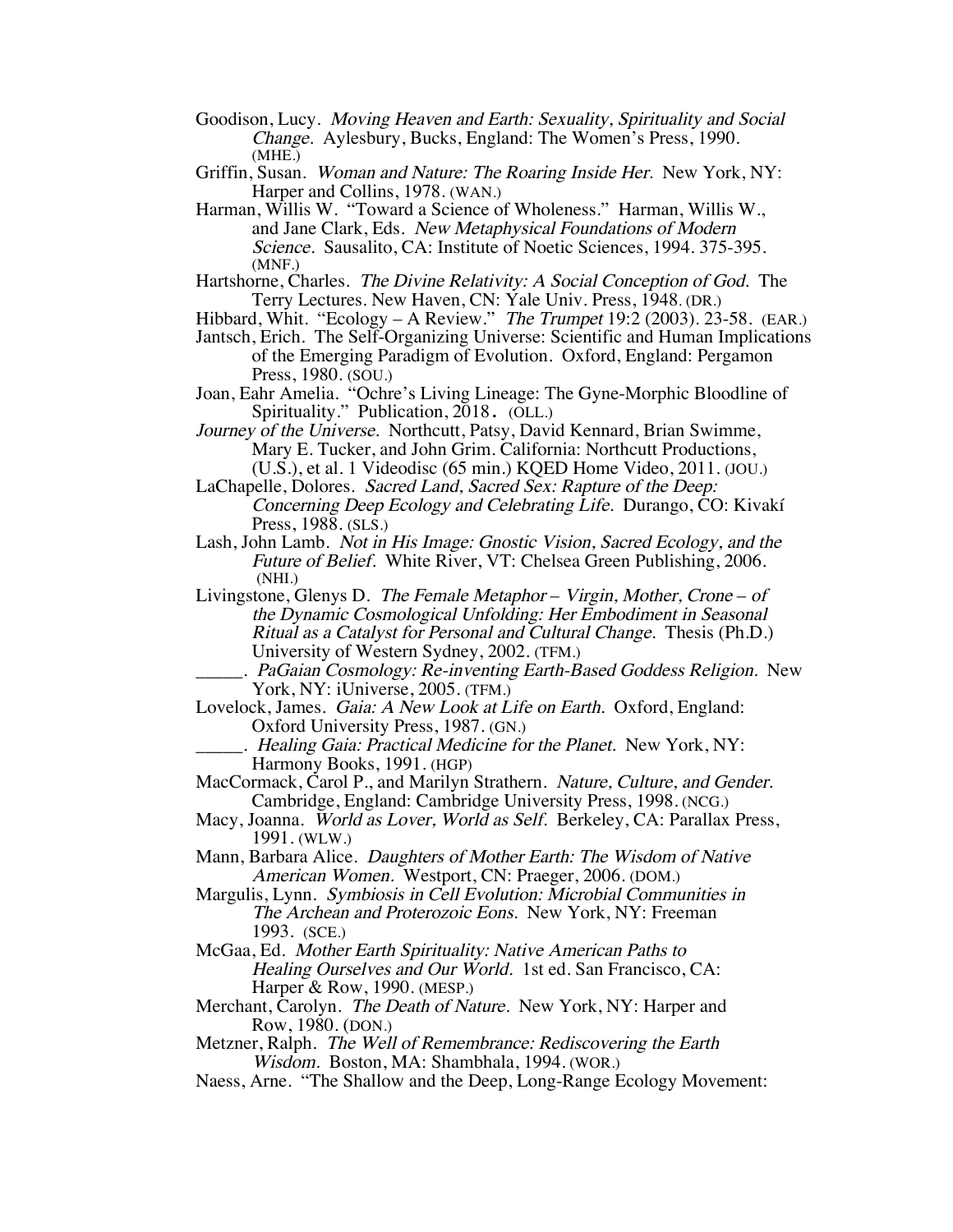A Summary." Inquiry: An Interdisciplinary Journal of Philosophy 16. 1-4 (1973): 95-100. (SDL.)

- Naess, Arne, and David Rothenberg. Ecology, Community, and Lifestyle: Outline of an Ecosophy. Cambridge: Cambridge University Press, 1989. (ECL.)
- Næss, Arne, Dekke Eide, et al. Deep Ecology of Wisdom: Explorations In Unities of Nature and Cultures, Selected Papers. Dordrecht, Netherlands: Springer, 2005. (DEW.)
- Nash, Roderick. The Rights of Nature: A History of Environmental Ethics. Madison, WI: University of Wisconsin Press, 1989. (RON.)
- Ochshorn, Judith. Female Experience and the Nature of the Divine. Bloomington, IN: Indiana University Press, 1981. (FE.)
- Plant, Judith, Ed. Healing the Wounds: The Promise of Ecofeminism. Philadelphia, PA: New Society Publishers, 1989. (HW.)
- Plumwood, Val. Environmental Culture: The Ecological Crisis of Reason. Environmental Philosophies Series. London Series. London, England: Routledge, 2002. (ECE.)
- Raphael, Melissa. Thealogy and Embodiment: The Post-Patriarchal Reconstruction of Female Sacrality. Sheffield, England: Sheffield Academic Press Ltd., 1996. (TEPP.)
- Reid-Bowen, Paul. Goddess as Nature: Towards a Philosophical Thealogy. Burlington, VT: Ashgate Publishing Co., 2007. 51, 95, 127-8. (GAN.)
- Roszak, Theodore. The Voice of the Earth. New York, NY: Simon & Schuster, 1992. (VOE.)
- Roszak, Theodore, Mary E. Gomes, and Allen D. Kanner. Ecopsychology: Restoring the Earth, Healing the Mind. San Francisco, CA: Sierra Club Books, 1995. (ERT.)
- Sahtouris, Elisabet. Gaia: The Human Journey from Chaos to Cosmos. New York, NY: Pocket Books, 1989. (GH.)
- Earthdance: Living Systems in Evolution. San Jose, CA: University Press, 2004. (ELS.)
- Sells, Angela M. Sabina Spielrein: The Woman and the Myth. Charlotte, NC: Baker and Taylor Coutts, 2017. (SST.)
- Sessions, George. *Deep Ecology for the Twenty-First Century*. Boston, MA: Shambhala, 1994. (DET.)
- Sheldrake, Rupert. The Rebirth of Nature: The Greening of Science and God. New York, NY: Bantam Books, 1991. (TRN.)
- Snell, Tristan L., Janette G. Simmonds, and R. Scott Webster. "Spirituality in the Work of Theodore Roszak: Implications for Contemporary Ecopsychology." Ecopsychology. 3.2 (Jun. 2011): 105-113. (SIW.)
- Spretnak, Charlene. "Radical Nonduality to Ecofeminist Philosophy." Ecofeminism: Women, Culture, and Nature. Eds. Warren, Karen, and Nisvan Erkal. Bloomington, IN: Indiana University Press, 1997. (RNR.)
	- \_\_\_\_\_. Relational Reality: New Directions of Interrelatedness That Are
	- Transforming the Modern World. Topsham, ME: Green Horizon Books, 2011. (RRD.)
- Starhawk. The Spiral Dance: A Rebirth of the Ancient Religion of the Great Goddess. San Francisco, CA: Harper and Row, 1979. (TSD.)
- The Earth Path: Grounding Our Spirits in the Rhythm of Nature. San Francisco, CA: HarperSanFrancisco, 2004. (TEP.)
- Stone, Merlin. When God Was a Woman. New York, NY: Harcourt Brace Javanovich, 1978. (GW.)
- Swimme, Brian. The Hidden Heart of the Cosmos: Humanity and the New Story.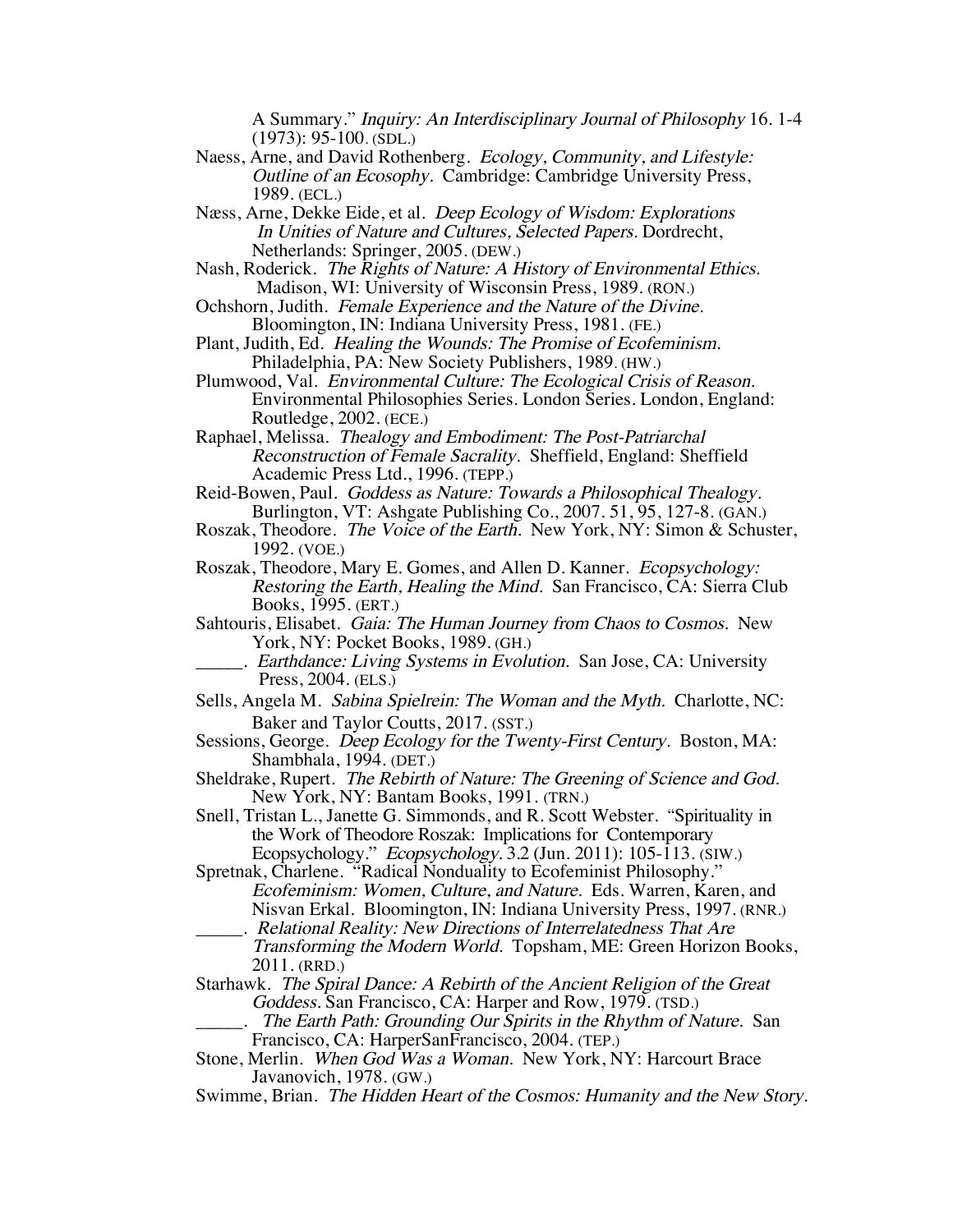Maryknoll, NY: Orbis Books, 1996. (HHTC.)

- Thompson, William Irving. Gaia 2: Emergence: The New Science of Becoming. Hudson, NY: Lindisfarne Press, 1991. (GEN.)
- Turney, Jon. Lovelock and Gaia: Signs of Life. New York, NY Columbia University Press, 2003. (LGS.)
- Wagner, Sally Marie Roesch. That Word Is Liberty: A Biography of Matilda Joslyn Gage. Diss. University of California, Santa Cruz, Proquest/UMI, 1978. (Publication No. 302912010). (WIL.)
- Wagner, Sally R. The Untold Story of the Iroquois Influence on Early Feminists: Essays. Aberdeen SD: Sky Carrier Press, 1996. (US.)
- Wagner, Sally. Sisters in Spirit: The Iroquois Influence on Early American Feminists. Summertown, TN: Native Voices, 2001. (SIS.)
- Wall, Steve. Wisdom's Daughters: Conversations with Women Elders of Native America. San Francisco, CA: HarperCollins, 1993. (WDS.)
- Warren, Karen. Ecofeminist Philosophy: A Western Perspective on What It Is and Why It Matters. Studies in social, political, and legal philosophy. Lanham, MD: Rowman and Littlefield, 2000. (EPW.)
- White, Lynn Jr. "The Historical Roots of Our Ecologic Crisis." Science 155. 3767 (Mar. 10, 1967): 1203-1207. (HRE.)
- Whitehead, Alfred North. Process and Reality, An Essay in Cosmology. New York, NY: Harper & Row, 1960. (Cited in Christ, Feminist Theology.) (PAR.)
- Zimmer, Hienrich. "The Indian World Mother." The Mystic Vision; Papers From the Eranos Yearbooks. Ed. Joseph Campbell. The Bollingen Series, 30:6. London, England: Routledge and Kegan Paul, 1969. (IWM.)

Contemporary considerations on Women, Selves and Aging:

- Bird, Caroline. Lives of Our Own: Secrets of Salty Old Women. New York, NY: Houghton Miffin: 1995. (LOO.)
- Browne, Colette. Women, Feminism, and Aging. New York, NY: Springer, 1998.
	- (WFA.)
- Chan, Janis Fisher. Inventing Ourselves Again: Women Face Middle Age. Portland, OR: Sibyl Publications, 1996. (IOA.)
- Cole, Susan G. Landscapes, Gender, and Ritual Space: The Ancient Greek Experience. Berkeley, CA: University of California Press, 2004. (LGR.)
- Cole, Thomas R., et. al. Handbook of the Humanities and Aging. ( $2^{\omega}$  edition.) New York, NY: Springer, 2000. (HOT.)
- Cruikshank, Margaret. Learning to Be Old: Gender, Culture, and Aging. New York, NY: Rowman and Littlefield, 2003. (LBO.)
- Davis, Elizabeth and Carol Leonard. The Women's Wheel of Life: Thirteen Archetypes of Woman at Her Fullest Power. New York, NY: Viking, 1996. (WWL.)
- Franks, Melissa M., et al. "Educational Attainment and Self-Making in Later Life." The Self and Society in Aging Processes. Eds. Carol D. Ryff, and Victor W. Marshall. New York, NY: Springer, 1999. 223-246. (EA.)
- Goldberg, Elkhonon. The Wisdom Paradox: How Your Mind Can Grow Stronger As Your Brain Grows Older. New York, NY: Gotham Books, 2006. (WPM.)
- Greenstein, Mindy, and Jimmie Holland. *Lighter as We Go: Virtues, Character* Strengths, and Aging. New York, NY: Oxford University Press, 2015. (LWG.)
- Gullette, Margaret Marganroth. Safe at Last in the Middle Years the Invention of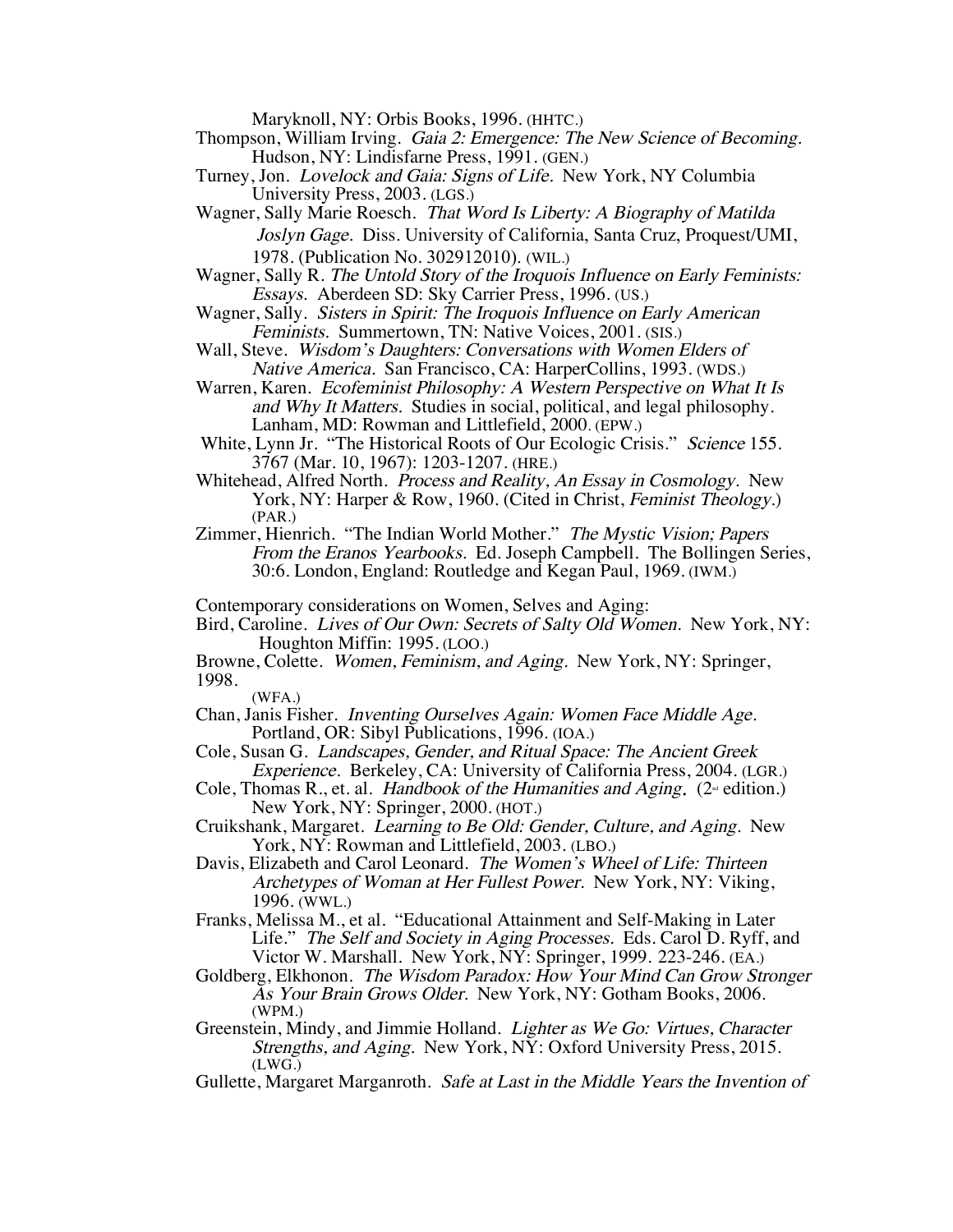the Midlife Progress Novel: Saul Bellow, Margaret Drabble, Anne Tyler, and John Updike. Berkeley, CA: University of California Press, 1988. (SAL.)

- \_\_\_\_\_. "Inventing the 'Postmaternal' Woman, 1898-1927: Idle, Unwanted, and Out of a Job." Feminist Studies 21.2 (1993): 221-253. (IPW.)
	- \_\_\_\_\_. "Age Studies as Cultural Studies." Handbook of the Humanities and Aging. ( $2^{\omega}$  Edition.) Eds. Cole, Thomas R., et. al. New York, NY: Springer, 2000. 214-234. (ASC).
	- . "End of the Workday." Aging in America. Ed. Olivia J. Smith. New York, NY: H.W. Wilson, 2000. (NP.) (EOW.)
	- Aged by Culture. Chicago, ILL: University of Chicago Press, 2004.  $(ABC.)$
- Harris, Maria. Jubilee Time: Celebrating Women, Spirit, and the Advent of Age. New York, NY: Bantam, 1995. (CWS.)
- Joan, Eahr Amelia. "The Five Complementary Seasons of Self: An Archaeomythological Tapestry of the Female Life Cycle." CIIS Integral Seminar: Spring Quarter, 1998. 1-16. (FCS.)
- Lievegoed, Bernard. Phases: Crisis and Development in the Individual. 3rd ed. Trans. H. S. Lake. London, England: Rudolf Steiner Press, 1979. (PCD.)
- Meyers, Diana Tiejens. "Miroir, Me`moire, Mirage: Appearance, Aging, and Women." Ed. Margaret Urban Walker. Women, Aging, and Ethics. New York, NY: Rowman and Littlefield, 1999. 23-44. (MMMA.)
- Moustakas, Clark E. Heuristic Research: Design, Methodology, and Applications. Newbury Park, CA: Sage Publications, 1990. (HRD.)
- Pre`tat, Jane R. Coming to Age: The Croning Years and Late-Life Transformation. Toronto, Canada: Inner City Books, 1994. (CAC.)
- Ranck, Shirley Ann. Cakes for the Queen of Heaven: An Exploration of Women's Power Past, Present and Future. Chicago, Ill: Delphi Press, 1995. (CQ.)
- Rubin, Lillian B. Women of a Certain Age: The Midlife Search for Self. New York, NY: Harper and Row, 1990. (WCA.)
- Ray, Ruth E. Beyond Nostalgia: Aging and Life-Story Writing. Charlottesville, VA: University Press of Virginia, 2000. (BNA.)
- Ryff, Carol D., and Victor W. Marshall, eds. The Self and Society in Aging Processes. New York, NY: Springer, 1999. (SSA.)
- Sheehy, Gail. New Passages: Mapping Your Life Across Time. New York, NY: Random House, 1995. (NPM.)
- Walker, Barbara G. The Crone: Woman of Age, Wisdom and Power. San Francisco, CA: Harper and Row, 1985. (TC.)
- Walker, Margaret Urban. Mother Time: Women, Aging, and Ethics. New York, NY: Rowman & Littlefield, 1999, 32. (MTW.)
- Woodward, Kathleen M. Figuring Age: Women, Bodies, Generations Theories of Contemporary Culture. Bloomington, IN: Indiana University Press, 1999. (FAW.)

Further double/twin goddess including further double-axe research: 30,000 Labyrinths, Spirals, and Meanders; 26,000, Grimaldi Caves; 25,000-20,000, Goddess of Laussel; 7250-6150, Çatal Hüyük; 6000, Sicilians to Malta; 5500- 3500, Cucuteni (Tripolye) Culture, Eastern Europe; 5400-4100, Vinca Culture and Bird and Snake Culture; 5200, Malta and Gozo; 4400-2500, Olympus Hera; 4000, Alaca Hüyük, Anatolia; 3500, Anatolia, Arinna, and Other Goddesses; 3000, Middle Indo-European Bronze Age; 3,000, Tell Brak; 2600-2000, Early Bronze Age, Crete, Chthonian; 1790-1700, Goddess of Kultepe, Anatolia; 1750,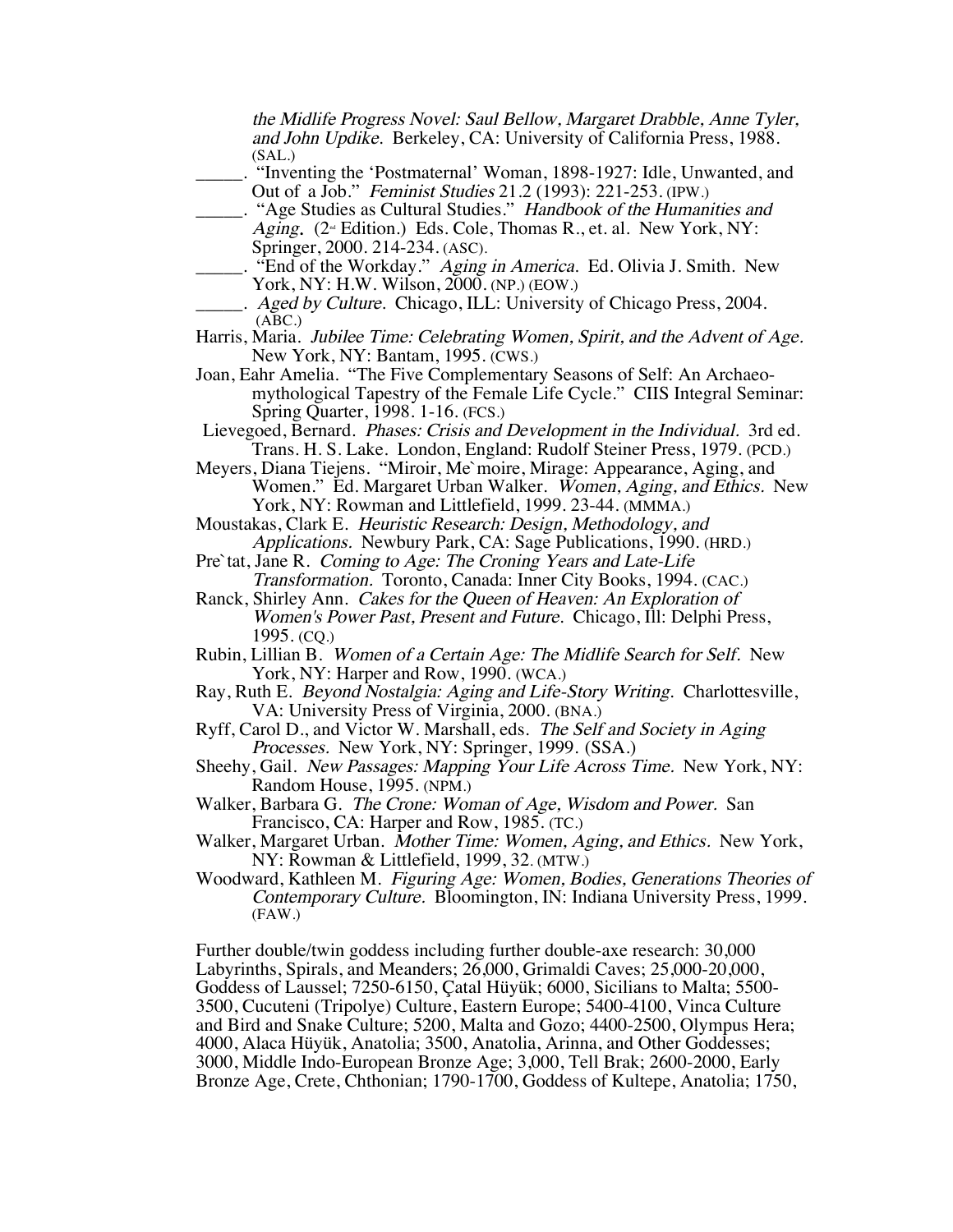Ishtar; 1000, Double Goddess Transition; 630-620, Goddess Kore, Izmir Turkey; and 500, Greek Mysteries (RGS.)

IMAGE: MAP: PRIENE, (ANATOLIA) TURKEY. PHOTO: © GSA. DESCRIPTION: PRIENE MAP, (ANATOLIA) TURKEY. SLIDE LOCATION MAPS, SHEET 2, ROW 2, SLEEVE 1, SLIDE #31, BCE. IT\_MAP\_S2\_R2\_SL1\_S31.jpg SHOT ON LOCATION: BRITISH MUSEUM: LONDON, ENGLAND. NOTE 1: PRIENE (OR AMAZONIAN PRJENE), JUST SOUTH OF KUSADASI, TURKEY INCLUDES A MAJOR SANCTUARY/TEMPLE TO THE CHTHONIC GODDESS, DEMETER – PERSEPHONE. (SOURCE: ENTRY ABOVE.) NOTE 2: FIELDWORK PROJECT 1999.

IMAGE: DEMETER'S TEMPLE: PERGAMON OR PERGAMUM, (ANATOLIA) TURKEY. PHOTO: © GSA. DESCRIPTION: MODEL OF DEMETER'S TEMPLE RE. WOMEN'S LIFE RENEWAL AND PURIFICATION MYSTERIES, PERGAMON OR PERGAMUM TURKEY. SLIDE LOCATION RE-GENESIS PHASE 2, SHEET 2, ROW 4, SLEEVE 3, SLIDE #Bk297, 282-263 BCE.

IT\_RPT\_S2\_R4\_SL3\_SBk297.jpg SHOT ON LOCATION: BRITISH MUSEUM: LONDON, ENGLAND. NOTE 1: FIELDWORK PROJECT 1999.

IMAGE: PRIENE THEATER: PRIENE, (ANATOLIA) TURKEY. PHOTO: © GSA. DESCRIPTION: PRIENE THEATER WITH ALTAR, PRIENE TURKEY. SLIDE LOCATION TURKEY, SHEET 93, ROW 4, SLEEVE 2, SLIDE #Bf21,  $4<sup>m</sup>$  C. BCE. CO\_TUR\_S93\_R4\_SL2\_SBf21 SHOT ON LOCATION: PRIENE, TURKEY. NOTE 1: FIELDWORK PROJECT 1986.

IMAGE: ELEUSINIAN MYSTERIES AND THE FOUR SEASONS: ITALY. PHOTO: © GSA. DESCRIPTION: RITUAL TERRACOTTA RELIEFS HONORING THE FOUR SEASONS: SPRING/SUMMER/FALL/WINTER AND ELEUSINIAN MYSTERIES. SLIDE LOCATION MSC. ITALY, SHEET 4, ROW 3, SLEEVE 4, SLIDE #21, BCE. CO\_MIT\_S4\_R3\_SL4\_S21 SHOT ON LOCATION: BRITISH MUSEUM: LONDON, ENGLAND.

NOTE 1:

AS FAR AS THE CULT [CULTURE] OF CYBELE IS CONCERNED, THE ADOPTION OF THE MYSTERY FORM CAN BE INTERPRETED, IN THE CONTEXT OF THE TRADITION, WHICH ASSOCIATES OR ACTUALLY ASSIMILATED THE MOTHER OF THE GODS WITH DEMETER, AS THE RESULT OF A SPECIFIC INFLUENCE OF THE ELEUSINIAN MODEL (SMA: 64).

NOTE 2:

THE RITES WERE PERFORMED PRIMARILY BY WOMEN, IN WHICH PLANT LIFE AND VEGETATION CYCLES WERE CENTRAL AND MAY RECALL EARLIER, WOMAN – BASED PREHISTORIC TRADITIONS AND RITUAL PRACTICES (MHE: 151, 177; RGS).

NOTE 3: FIELDWORK PROJECT 1998-2002.

IMAGE: SAMOTHRACE CABIRIC MYSTERIES: GREECE. PHOTO: © GSA. DESCRIPTION: VICTORY OF SAMOTHRACE, FROM LYDIAN VILLAGE OF KULA: SAMOTHRACE, GREECE. SLIDE LOCATION FRANCE, SHEET 2, ROW 1, SLEEVE 4, SLIDE #22, 200 BCE. CO\_FRA\_S2\_R1\_SL4\_S22.jpg SHOT ON LOCATION: MUSÉE DU LOUVRE: PARIS, FRANCE. NOTE 1: SAMOTHRACE CABIRIC MYSTERIES ARE SECOND ONLY TO THE ELEUSINIAN MYSTERIES (RGS). (SOURCE: ENTRY ABOVE.) NOTE 2: FIELDWORK PROJECT 1989.

IMAGE: ATHENA'S/DEMETER'S MAJOR SANCTUARY/ TEMPLE: PRIENE, (ANATOLIA) TURKEY.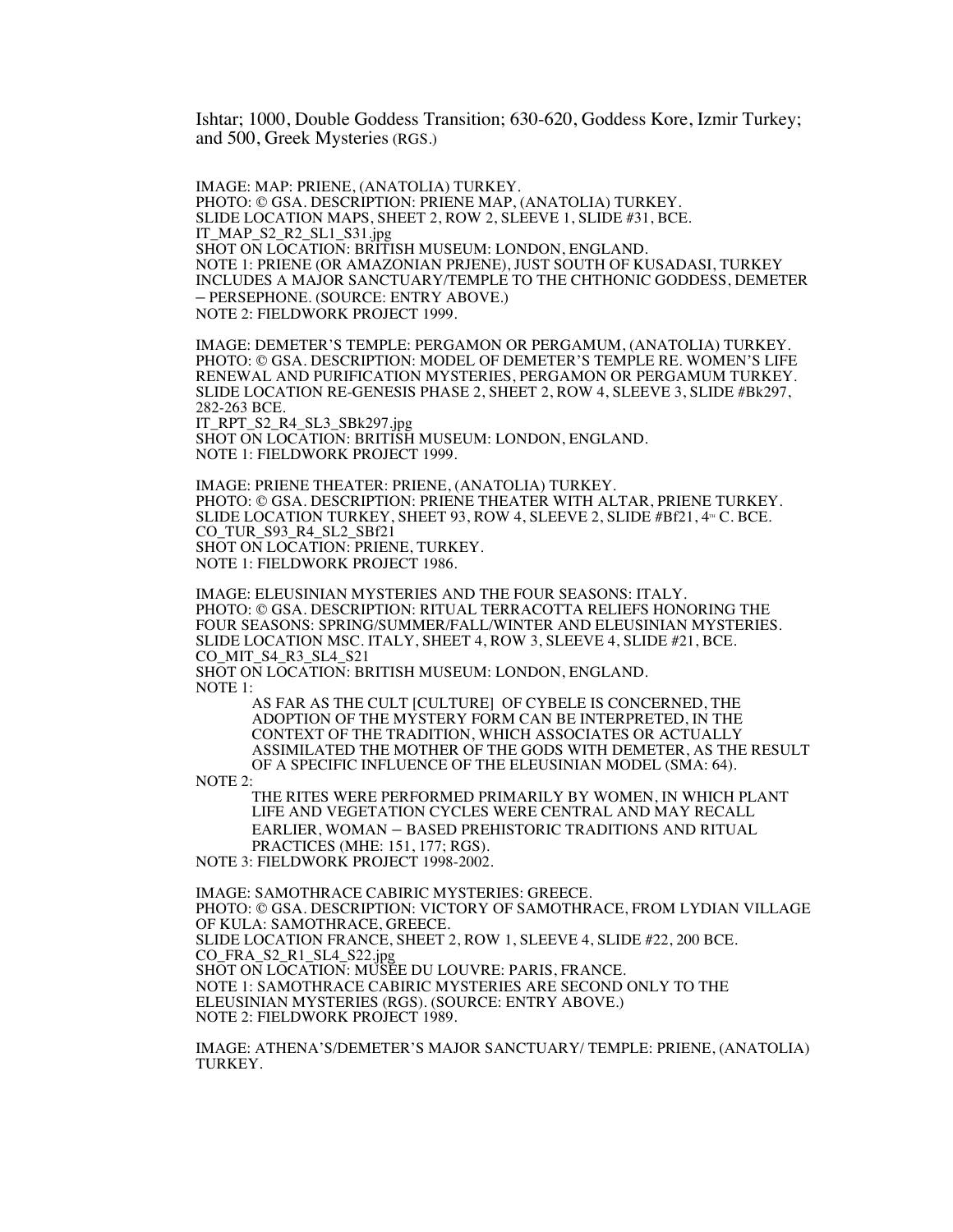PHOTO: © GSA. DESCRIPTION: ATHENA'S POLIAS TEMPLE COLUMNS, 43 FEET ABOVE DEMETER – PERSEPHONE'S ANCIENT MEGARA TEMPLE ON MT. MYCALE, PRIENE, (ANATOLIA) TURKEY.

SLIDE LOCATION RE-GENESIS PHASE 2, SHEET 2, ROW 2, SLEEVE 4, SLIDE #Bf14, BCE

IT\_RPT\_S2\_R2\_SL4\_SBf14.jpg

SHOT ON LOCATION: PRIENE, TURKEY.

NOTE 1: "THE LEADING CITIES AND SITES IN ANCIENT ANATOLIA WERE BOGAZKOY, YAZILIKAYA, PESSINUS, AND PRIENE (RGS)." NOTE 2:

THE PRIENE TEMPLE INCLUDES INNER SUBTERRANEAN SANCTUARY ROOMS [THAT] WERE DEDICATED TO DEMETER AND USED FOR THE CELEBRATION OF ON – GOING ELEUSINIAN MYSTERIES OF UNDERWORLD PURIFICATION RITES OF DEATH AND RENEWAL (TIGR: 37-38; RGS).

NOTE 3: FIELDWORK PROJECT 1986.

IMAGE: CYBELE WITH DRUM AT ATHENA'S (DEMETER'S) POLIAS TEMPLE: PRIENE, (ANATOLIA) TURKEY.

PHOTO: © GSA. DESCRIPTION: CYBELE (KYBELE) WITH DRUM OR TAMBOURINE: PATRON GODDESS OF HEALING & RESURRECTION MYSTERIES. PRIENE, (ANATOLIA) TURKEY.

SLIDE LOCATION TURKEY, SHEET 93, ROW 3, SLEEVE 5, SLIDE #Bf19, 4th BCE. CO\_TUR\_S93\_R3\_SL5\_SBf19

SHOT ON LOCATION: PRIENE, (ANATOLIA) TURKEY.

NOTE 1: CYBELE (KYBELE) WAS ALSO PATRON GODDESS OF HEALING MYSTERIES RE. ATTIS AND SPRING RENEWAL AT PERGAMON (ANCIENT PERGAMUM), TURKEY. NOTE 2: FIELDWORK PROJECT 1986.

IMAGE: CATHEDRA GODDESS DEMETER WITH CORNUCOPIA. PHOTO: © GSA. DESCRIPTION: SEATED (CATHEDRA) GOLD DEMETER WITH CORNUCOPIA.

SLIDE LOCATION FRANCE, SHEET 1, ROW 2, SLEEVE 2, SLIDE #6, BCE. CO\_FRA\_S1\_R2\_SL2\_S6.jpg

SHOT ON LOCATION: MUSÉE DU LOUVRE: PARIS, FRANCE.

NOTE 1: "ALONG WITH THE CULTIVATION OF GRAIN, GREEK GODDESS DEMETER ALSO BECOMES KNOWN AS THE LAW–GIVER (THESMOPHOROS) (RC: 233; RGS)" NOTE 2:

THE GREAT FESTIVAL OF THESMOPHORIA, DURING THE MONTH OF PYANEPSION, WAS ALSO DEDICATED TO DEMETER. THIS CELEBRATION WAS RESTRICTED TO WOMEN, AND HERE AGAIN, CAKES WERE THE CULTIC SACRIFICIAL OFFERINGS (TVG: 175; RGS.)

NOTE 3: FIELDWORK PROJECT 1980-1989.

IMAGE: SEATED DEMETER: KNIDOS, GREECE. PHOTO: © GSA. DESCRIPTION: SEATED (CATHEDRA) DEMETER, KNIDOS GREECE. SLIDE LOCATION MSC. GREECE, SHEET 2, ROW 3, SLEEVE 4, SLIDE #31, 350-330 BCE. CO\_MGR\_S2\_R3\_SL4\_S31. SHOT ON LOCATION: BRITISH MUSEUM: LONDON, ENGLAND. NOTE 1: FIELDWORK PROJECT 1998.

IMAGE: SEATED DEMETER: KNIDOS, GREECE. PHOTO: © GSA. DESCRIPTION: SEATED (CATHEDRA) DEMETER, KNIDOS GREECE. SLIDE LOCATION MSC. GREECE, SHEET 2, ROW 4, SLEEVE 3, SLIDE #36, 350-330 BCE. CO\_MGR\_S2\_R4\_SL3\_S36. SHOT ON LOCATION: BRITISH MUSEUM: LONDON, ENGLAND. NOTE 1: FIELDWORK PROJECT 1998.

IMAGE: DEITY DEMETER HOLDING A PIGLET: CARTHAGE OR DUGGA, TUNIS. PHOTO: © GSA. DESCRIPTION: STANDING DEITY DEMETER HOLDING A PIGLET, TUNIS, TUNISIA. SLIDE LOCATION TUNISIA, SHEET 7, ROW 2, SLEEVE 3, SLIDE #32C, BCE. CO\_TUN\_S7\_R2\_SL3\_S32C.jpg SHOT ON LOCATION: BARDO MUSEUM: TUNIS, TUNISIA. NOTE 1: FIELDWORK PROJECT 1989.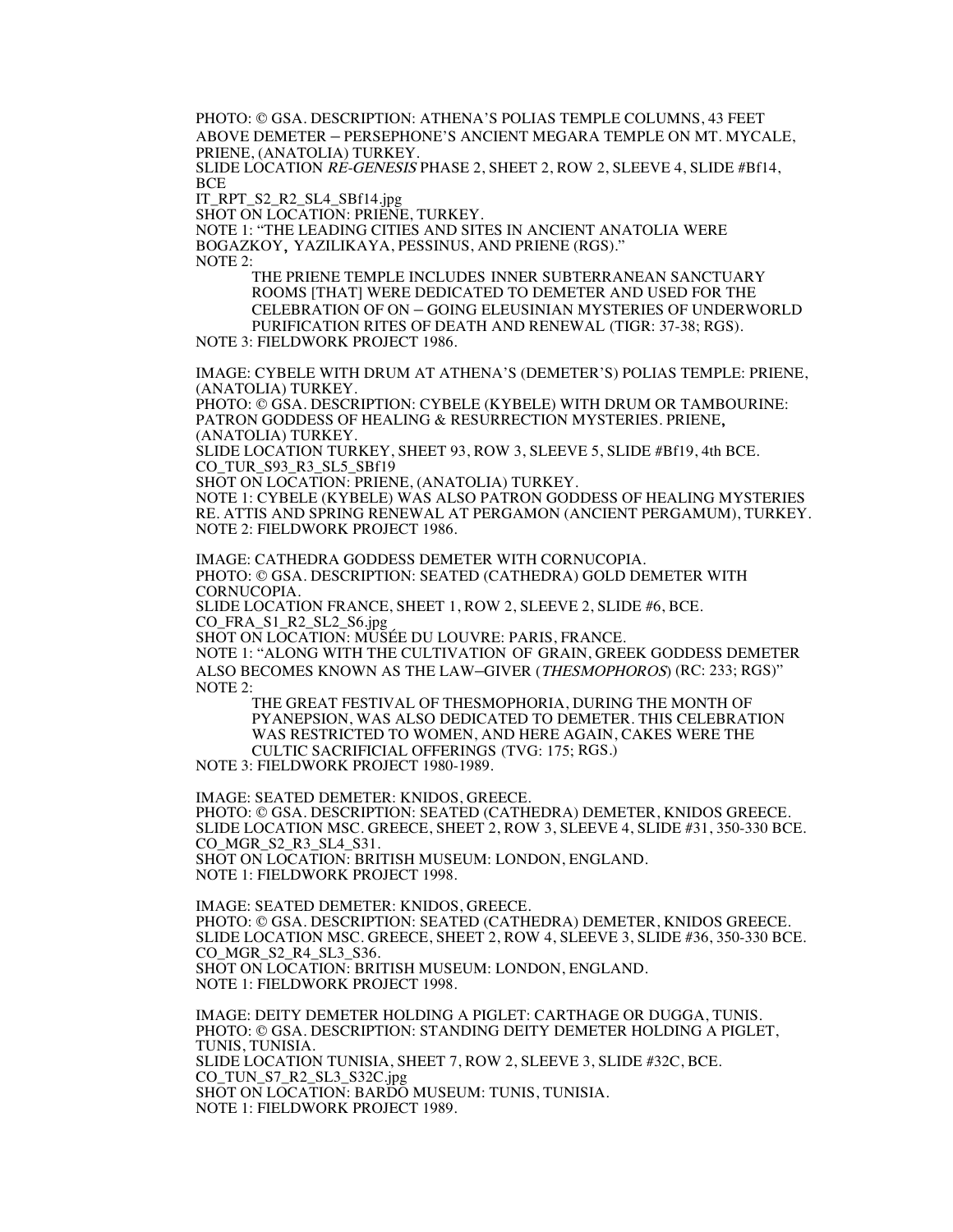IMAGE: DOUBLE GODDESS DEMETER – PERSEPHONE: GREECE. PHOTO: © GSA. DESCRIPTION: IDENTICAL DOUBLE GODDESS DEMETER – PERSEPHONE WITH AQUATIC BIRD – HEADDRESS, CORINTH, GREECE. SLIDE LOCATION MSC. GREECE, SHEET 2, ROW 2, SLEEVE 3, SLIDE #35, 600 BCE. CO\_MGR\_S2\_R2\_SL3\_S35. SHOT ON LOCATION: BRITISH MUSEUM: LONDON, ENGLAND.

NOTE 1:

DEMETRES IS A NAME SOMETIMES GIVEN TO DEMETER AND PERSEPHONE/KORE THAT NOT ONLY 'STRESSES THE ONENESS OF THEIR DIVINITY' BUT ALSO CAN MAKE IT DIFFICULT TO TELL MOTHER AND DAUGHTER APART, ILLUSTRATING AN ARCHETYPAL MOTHER/DAUGHTER BOND (BGH: 94; RGS).

NOTE 2:

'TWO IMAGES REPRESENT ONE GODDESS IN TWO GUISES, HER OLDER AND YOUNGER ASPECTS.' IN THE WINTER THEY ARE SEPARATED BUT COME THE SPRING THEY ARE ONCE AGAIN REUNITED (TLG: 161; RGS). (SOURCE: ENTRY ABOVE.)

NOTE 3: ALTERNATIVE INTERPRETATION IS DOUBLE HERAS.

NOTE 4: SEE GOODISON FOR FURTHER FIGURES OF FEMALE PAIRS. (MHE: 152.) NOTE 5: FIELDWORK PROJECT 1985-1989.

IMAGE: DOUBLE GODDESS DEMETER – PERSEPHONE: IZMIR, (ANATOLIA) TURKEY. PHOTO: © GSA. DESCRIPTION: MARBLE DOUBLE GODDESS DEMETER – PERSEPHONE: IZMIR, TURKEY.

SLIDE LOCATION TURKEY, SHEET 111, ROW 2, SLEEVE 5, SLIDE #Bj255, 150-30 BCE. CO\_TUR\_S111\_R2\_SL5\_SBj255

SHOT ON LOCATION: IZMIR ARCHAEOLOGICAL MUSEUM: IZMIR, (ANATOLIA) **TURKEY** 

NOTE 1: SEE GOODISON FOR FURTHER FIGURES OF FEMALE PAIRS. (MHE: 152.) NOTE 2: FIELDWORK PROJECT 1986.

IMAGE: DOUBLE GODDESS DEMETER – PERSEPHONE: GREECE. PHOTO: © GSA. DESCRIPTION: LIFE SIZE GREEK MARBLE STATUE OF TWIN GODDESS DEMETER – PERSEPHONE, GREECE. SLIDE LOCATION MSC. GREECE, SHEET 3, ROW 3, SLEEVE 2, SLIDE #24, BCE. CO\_MGR\_S3\_R2\_SL5\_S24. SHOT ON LOCATION: BRITISH MUSEUM: LONDON, ENGLAND.

NOTE 1: SEE GOODISON FOR FURTHER FIGURES OF FEMALE PAIRS. (MHE: 152.) NOTE 2: FIELDWORK PROJECT 1998-2002.

IMAGE: PERSEPHONE/KORE: SMYRNA, (ANATOLIA) TURKEY. PHOTO: © GSA. DESCRIPTION: LIFE SIZE MARBLE STATUE OF PERSEPHONE/KORE FROM ANCIENT SMYRNA NAMED AFTER AMAZON QUEEN SMYRNA. SLIDE LOCATION RE-GENESIS PHASE 2, SHEET 2, ROW 1, SLEEVE 4, SLIDE #Bj258, 630-620 BCE. IT\_RPT\_S2\_R1\_SL4\_SBj258.jpg SHOT ON LOCATION: IZMIR ARCHAEOLOGICAL MUSEUM: IZMIR, TURKEY. NOTE 1: IZMIR IS MODERN – DAY SMYRNA.

NOTE 2: FIELDWORK PROJECT 1986.

IMAGE: FIVE GODDESS PLAQUE: SAN DIEGO MUSEUM. PHOTO: © GSA. FIVE GODDESS PLAQUE, SAN DIEGO MUSEUM, 1998. FURTHER INFORMATION PENDING. SLIDE LOCATION SAN DIEGO, SHEET 1, ROW 1, SLEEVE 1, SLIDE #15. CU\_SAD\_S1\_R1\_SL1\_S15.jpg SHOT ON LOCATION: SAN DIEGO MUSEUM, SAN DIEGO CA. 1998. NOTE 2: 1998.

IMAGE: PERSEPHONE'S POMEGRANATE PIERCED BY A CRUCIFIX: ALHAMBRA, SPAIN. PHOTO: © GSA. DESCRIPTION: PERSEPHONE'S POMEGRANATE PIERCED BY A CRUCIFIX IN AN ALHAMBRA MARKET, SPAIN. SLIDE LOCATION SPAIN, SHEET 5, ROW 1, SLEEVE 2, SLIDE #2, BCE.